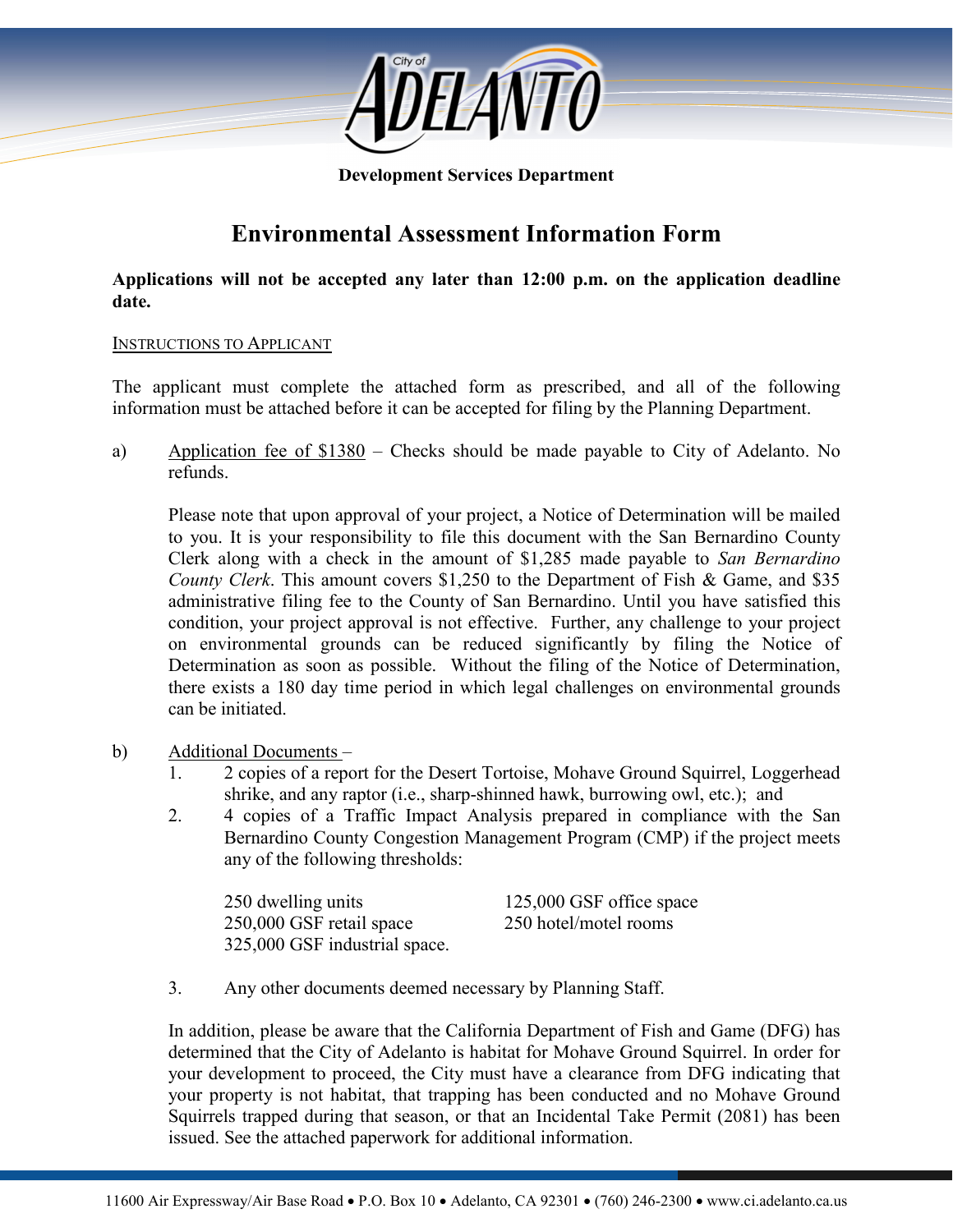| Name of Applicant<br>Address                                                                                                                                                 |                 |                                                              |       |                                                                                                                                                                                   | Phone    |  |  |
|------------------------------------------------------------------------------------------------------------------------------------------------------------------------------|-----------------|--------------------------------------------------------------|-------|-----------------------------------------------------------------------------------------------------------------------------------------------------------------------------------|----------|--|--|
| City                                                                                                                                                                         |                 |                                                              | State |                                                                                                                                                                                   | Zip Code |  |  |
| Name of Representative                                                                                                                                                       |                 |                                                              |       |                                                                                                                                                                                   | Phone    |  |  |
| Address                                                                                                                                                                      |                 |                                                              |       |                                                                                                                                                                                   |          |  |  |
| City                                                                                                                                                                         |                 |                                                              | State |                                                                                                                                                                                   | Zip Code |  |  |
| Address or location of project:                                                                                                                                              |                 |                                                              |       | [Applicant must be the owner of the land, the lessee having a leasehold interest of not less than three<br>(3) years, or the agent of the foregoing, duly authorized in writing.] |          |  |  |
|                                                                                                                                                                              |                 |                                                              |       |                                                                                                                                                                                   |          |  |  |
| List and describe any other related permits and other public approvals required for this project,<br>including those required by City, Regional, State and Federal agencies? |                 |                                                              |       |                                                                                                                                                                                   |          |  |  |
|                                                                                                                                                                              |                 |                                                              |       |                                                                                                                                                                                   |          |  |  |
| <b>Existing Zone District:</b>                                                                                                                                               |                 | Proposed use of site (project for which this form is filed): |       |                                                                                                                                                                                   |          |  |  |
|                                                                                                                                                                              |                 |                                                              |       |                                                                                                                                                                                   |          |  |  |
| <b>Project Description:</b>                                                                                                                                                  |                 |                                                              |       |                                                                                                                                                                                   |          |  |  |
| 1.                                                                                                                                                                           | Site Size.      |                                                              |       |                                                                                                                                                                                   |          |  |  |
| 2.                                                                                                                                                                           | Square footage. |                                                              |       |                                                                                                                                                                                   |          |  |  |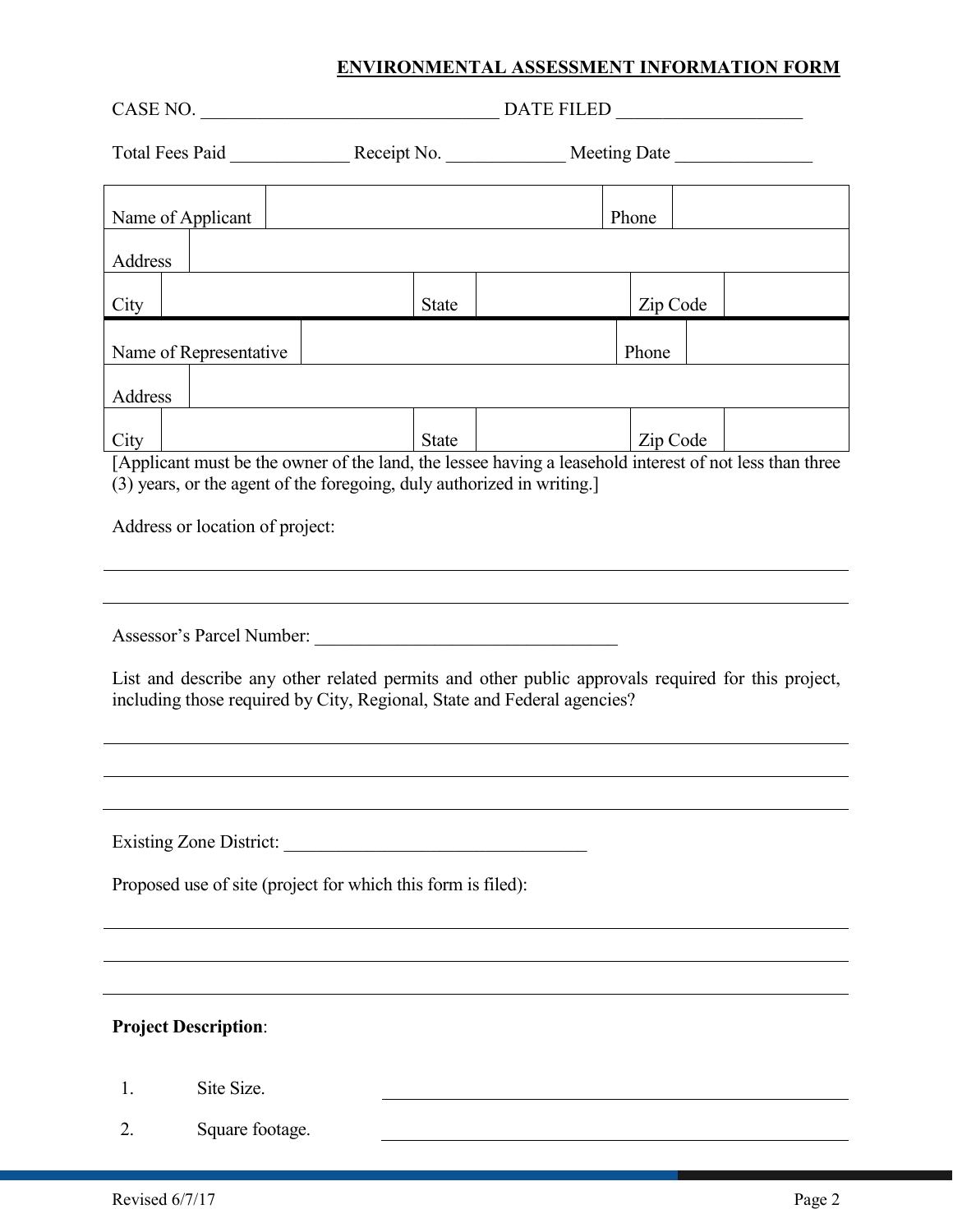| 3.  |               | Number of floors of construction.                                                                                                                       |
|-----|---------------|---------------------------------------------------------------------------------------------------------------------------------------------------------|
| 4.  |               | Amount of off-street parking provided.                                                                                                                  |
| 5.  |               | Attach plans                                                                                                                                            |
| 6.  |               | Proposed scheduling.                                                                                                                                    |
| 7.  |               | Associated project.                                                                                                                                     |
| 8.  |               | Anticipated incremental development.                                                                                                                    |
| 9.  |               | If RESIDENTIAL, include the following:                                                                                                                  |
|     | a)            | Number of units.                                                                                                                                        |
|     | b)            | Schedule of unit sizes.                                                                                                                                 |
|     | $\mathbf{c})$ | Range of sale prices or rents.                                                                                                                          |
|     | $\rm d$       | Type of household size expected.                                                                                                                        |
| 10. |               | If COMMERCIAL, include the following:                                                                                                                   |
|     | a)            | Type: Neighborhood $\Box$ , city $\Box$ or regionally oriented $\Box$                                                                                   |
|     | b)            | Square footage of sales area                                                                                                                            |
|     | $\mathbf{c})$ | Loading facilities                                                                                                                                      |
| 11. |               | If INDUSTRIAL, include the following:                                                                                                                   |
|     | a)            | Type                                                                                                                                                    |
|     | b)            | Estimated employment per shift                                                                                                                          |
|     | $\mathbf{c})$ | Loading facilities<br><u> 1989 - Jan Samuel Barbara, margaret e</u>                                                                                     |
| 12. |               | If INSTITUTIONAL, include the following:                                                                                                                |
|     | a)            | Major function<br><u> 1989 - Johann Stoff, deutscher Stoffen und der Stoffen und der Stoffen und der Stoffen und der Stoffen und der</u>                |
|     | b)            | Estimated employment per shift<br><u> 1989 - Johann Harry Harry Harry Harry Harry Harry Harry Harry Harry Harry Harry Harry Harry Harry Harry Harry</u> |
|     | c)            | Estimated occupancy                                                                                                                                     |
|     | d)            | <b>Estimated loading facilities</b>                                                                                                                     |
|     | e)            | Community benefits to be derived from the project                                                                                                       |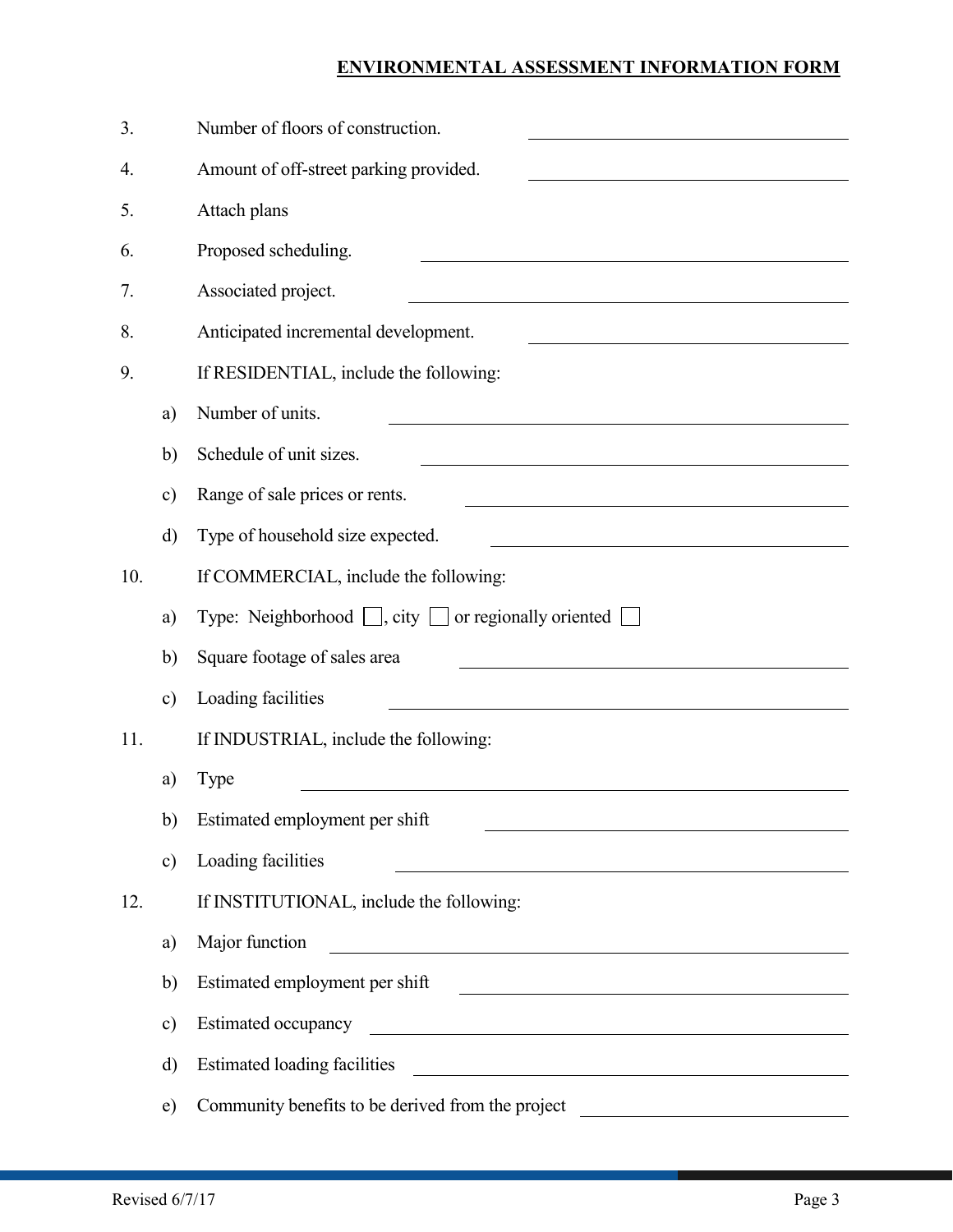13. If the project involves a variance, conditional use or re-zoning application, state this and indicate clearly why the application is required.

Are the following items applicable to the project or its effects? Discuss below all items checked yes (attach additional sheets as necessary.)

|     |                                                                                                                         | Yes | N <sub>0</sub> |
|-----|-------------------------------------------------------------------------------------------------------------------------|-----|----------------|
| 14. | Change in existing features of any bays, tidelands, beaches, or hills,<br>or substantial alteration or ground contours. |     |                |
| 15. | Change in scenic views or vistas for existing residential areas or<br>public lands or roads.                            |     |                |
| 16. | Change in pattern, scale or character of general area of project.                                                       |     |                |
| 17. | Significant amounts of solid waste or litter.                                                                           |     |                |
| 18. | Change in dust, ash, smoke, fumes or odors in vicinity.                                                                 |     |                |
| 19. | Change in ocean, bay, lake, stream or ground water quality or<br>quantity, or alteration of existing drainage patterns. |     |                |
| 20. | Substantial change in existing noise or vibration levels in the<br>vicinity.                                            |     |                |
| 21. | Site on filled land or on slope of 10 percent or more.                                                                  |     |                |
| 22. | Use or disposal of potentially hazardous materials, such as toxic<br>substances, flammables or explosives.              |     |                |
| 23. | Substantial change in demand for municipal services (police, fire,<br>water, sewage, etc.)                              |     |                |
| 24. | Substantially increase fossil fuel consumption (electricity, oil,<br>natural gas, etc.)                                 |     |                |
| 25. | Relationship to a larger project or series of projects.                                                                 |     |                |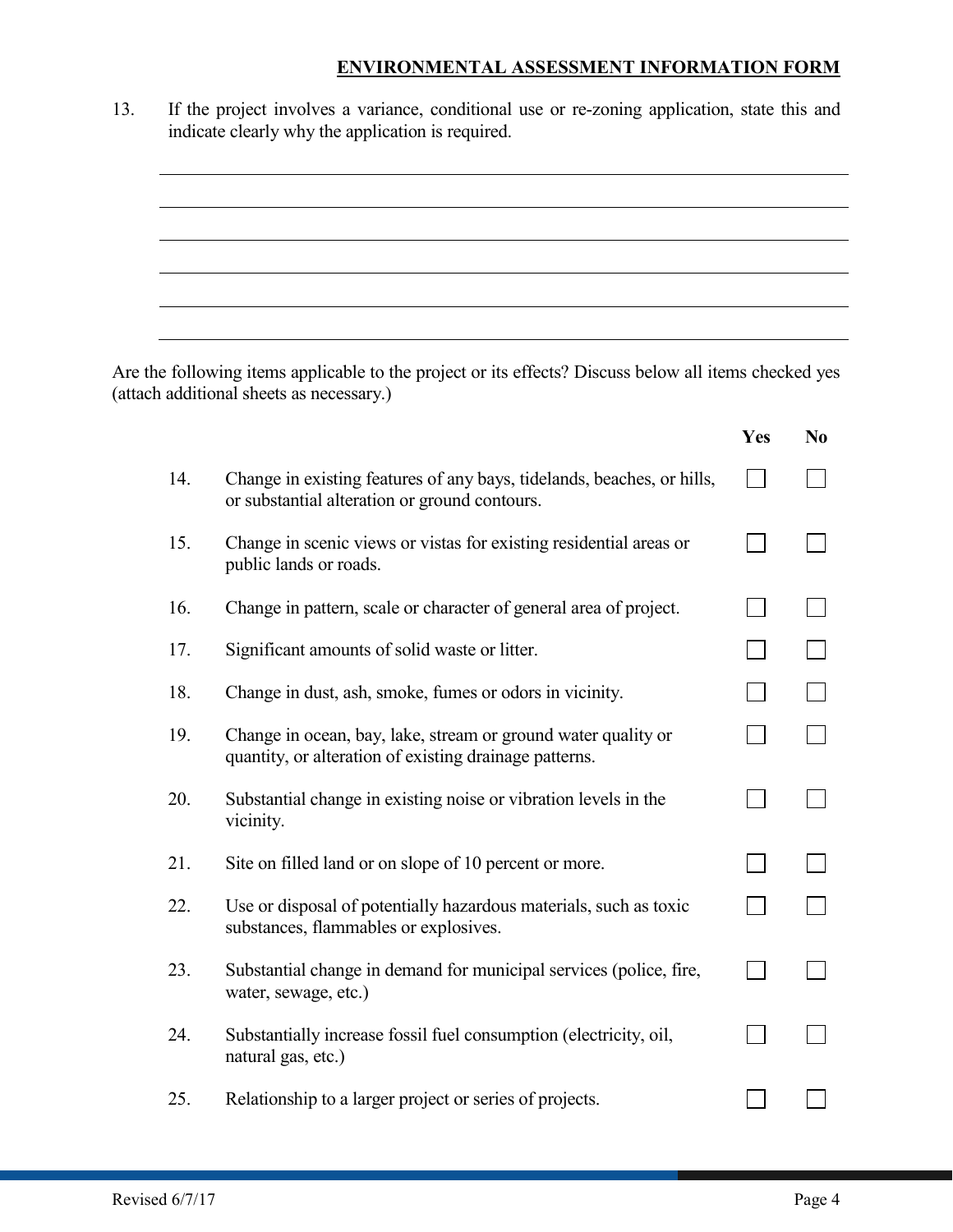# **Environmental Setting**

26. Describe the project site as it exists before the project, including information on topography, soil stability, plants and animals, and any cultural, historical or scenic aspects. Describe any existing structures on the site, and the use of the structures. Attach photographs of the site. Snapshots or Polaroid photos will be accepted.